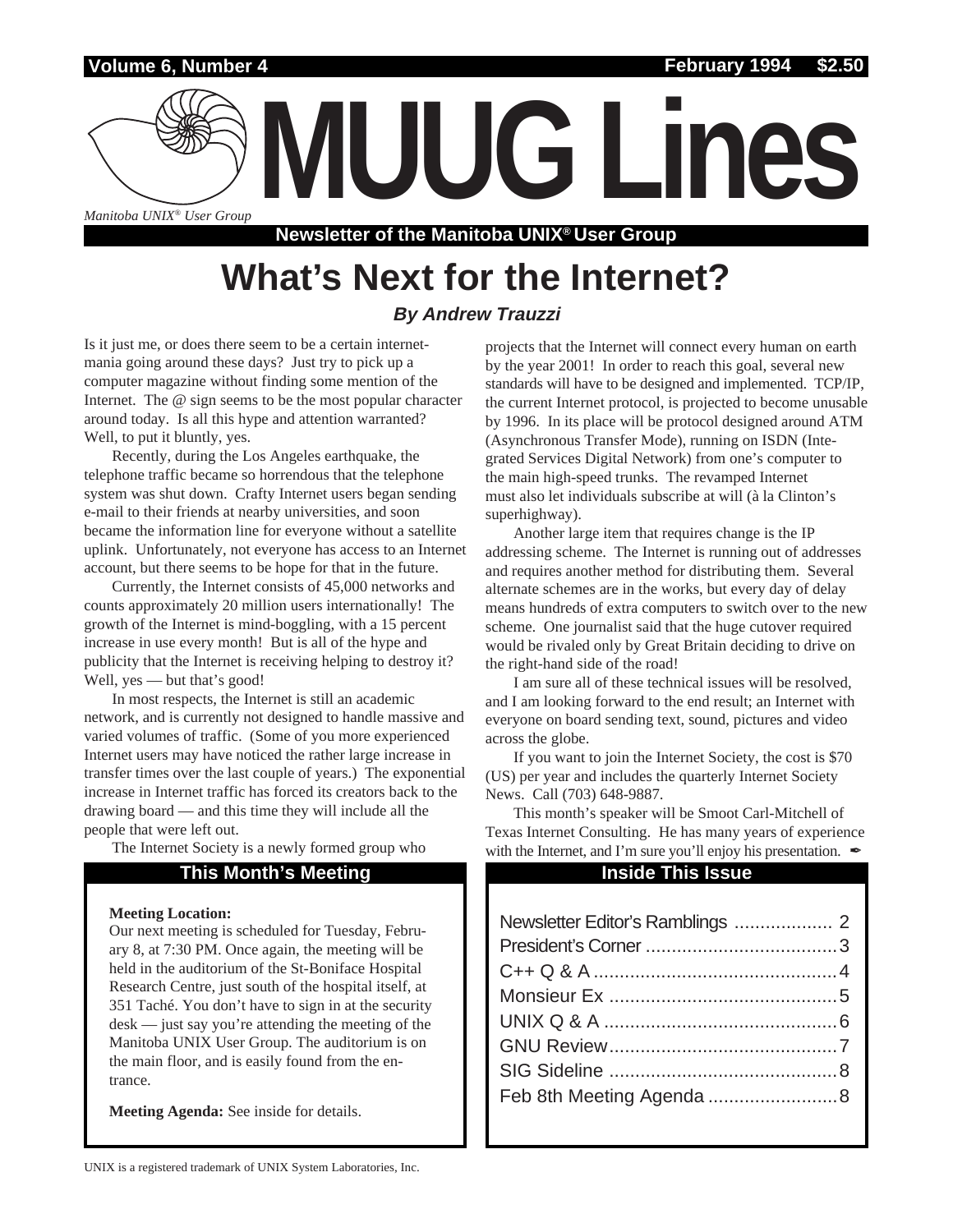# **Out in the Cold? RAMBLINGS**

## **By Andrew Trauzzi**

Well, by the time you read this column, we should be well into our yearly February thaw! Not! (Or for C programmers, !) The recent cold snap should have given all of you plenty of time to stay indoors and play all those computer games you received for Christmas. My current favourite pits you against two evil spinning telecommunication satellites. I've managed to get one under control, but I think the other is space junk. Oh well, there goes 300 million points!

There are advantages to all this cold weather as well. For instance, I logged hours and hours of time on MONA at 14.4, without a single transmission error. I guess the telephone lines started to become superconductive!

#### **Chaos Corner**

A couple of months ago, I asked for submissions regarding any "goodies" floating around the internet (I'm still looking for the new Hubble pictures!) Well, Gilbert Detillieux (the old MUUGLines editor), send me a copy of an electronic newsletter called "Chaos Corner." In it, I found a large amount of the information I was looking for. If you want to take a look for yourself, volumes I and II (21 issues in all), are available via FTP at: pelican.cit.cornell.edu in /pub.

| President:                | <b>Bary Finch</b>       | (W) 934-2723   |
|---------------------------|-------------------------|----------------|
| Vice-President:           | Ramon Ayre              | (W) 947-2669   |
| Treasurer:                | Rick Horocholyn         | $(W)$ 474-4533 |
| Secretary:                | <b>Brad West</b>        | $(W)$ 983-0336 |
| Membership Sec.:          | Greg Moeller            | $(H)$ 786-6132 |
| <b>Mailing List:</b>      | <b>Roland Schneider</b> | 1-482-5173     |
| Meeting Coordinator:      | Roland Schneider        | 1-482-5173     |
| Newsletter editor:        | Andrew Trauzzi          | $(W)$ 986-6009 |
| <b>Publicity Director</b> | Rory Macleod            | $(W)$ 488-5168 |
| <b>Past President</b>     | Susan Zuk               | $(W)$ 631-2530 |
| Information:              | <b>Bary Finch</b>       | (W) 934-2723   |
|                           |                         | (FAX) 934-2620 |
| (or)                      | Andrew Trauzzi          | $(W)$ 986-6009 |
|                           |                         | (FAX) 986-5966 |
|                           |                         |                |

### Advertising Rates **Group Information**

| Quarter page         | \$50  |
|----------------------|-------|
| Half page            | \$75  |
| Full page            | \$100 |
| Insert $(1-4$ pages) | \$100 |

Above prices are per issue. The first ad is charged at the full price; each successive month is 1/2 price.

Ad copy must be submitted by the final copy deadline for an issue (usually 3 weeks prior to the monthly meeting) in a format acceptable to the editor. (Please make arrangements with editor beforehand.)

**Internet E-mail: editor@muug.mb.ca**

I would like to thank all the people who sent me mail on the previous issue of the newsletter. It seems that the article on realtime UNIX was quite popular. Formatting an article is quite easy compared to writing one, so all the credit goes to Rennie Allen. I'm sure all of you look forward to Rennie's next article. (Although he doesn't know he's going to write another one yet!)

#### **Monsieur Ex**

This month marks the return of the mysterious Monsieur Ex. The article was submitted to me through an anonymous mail server, so I couldn't trace it back to a MUUG member! Eee ees a crafty wan, non?

Peter Graham's GNU column returns this month after a one month absence. He tries to give some excuse about PhD students being busy at the beginning of the column, but I don't buy it! In any case, I'm sure we are all glad the column is back.

If you hear a good joke, like the one about the computer engineer, the systems analyst, and the programmer; just send me some mail at <editor@muug.mb.ca>. Remember, worthy articles can count for meeting credits if you've missed some.

### **The 1993-1994 Executive Copyright Policy and Disclaimer**

This newsletter is ©opyrighted by the Manitoba UNIX User Group. Articles may be reprinted without permission, for non-profit use, as long as the article is reprinted in its entirety and both the original author and the Manitoba UNIX User Group are given credit.

The Manitoba UNIX User Group, the editor, and contributors of this newsletter do not assume any liability for any damages that may occur as a result of information published in this newsletter.

The Manitoba UNIX User Group meets at 7:30 PM the second Tuesday of every month, except July and August. Meeting locations vary. The newsletter is mailed to all paid-up members one week prior to the meeting. Membership dues are \$25 annually and are due as indicated by the renewal date on your newsletter's mailing label. Membership dues are accepted at any meeting, or by mail.

> **Manitoba UNIX User Group P.O. Box 130, Saint-Boniface Winnipeg, Manitoba R2H 3B4**

**Internet E-mail: membership@muug.mb.ca**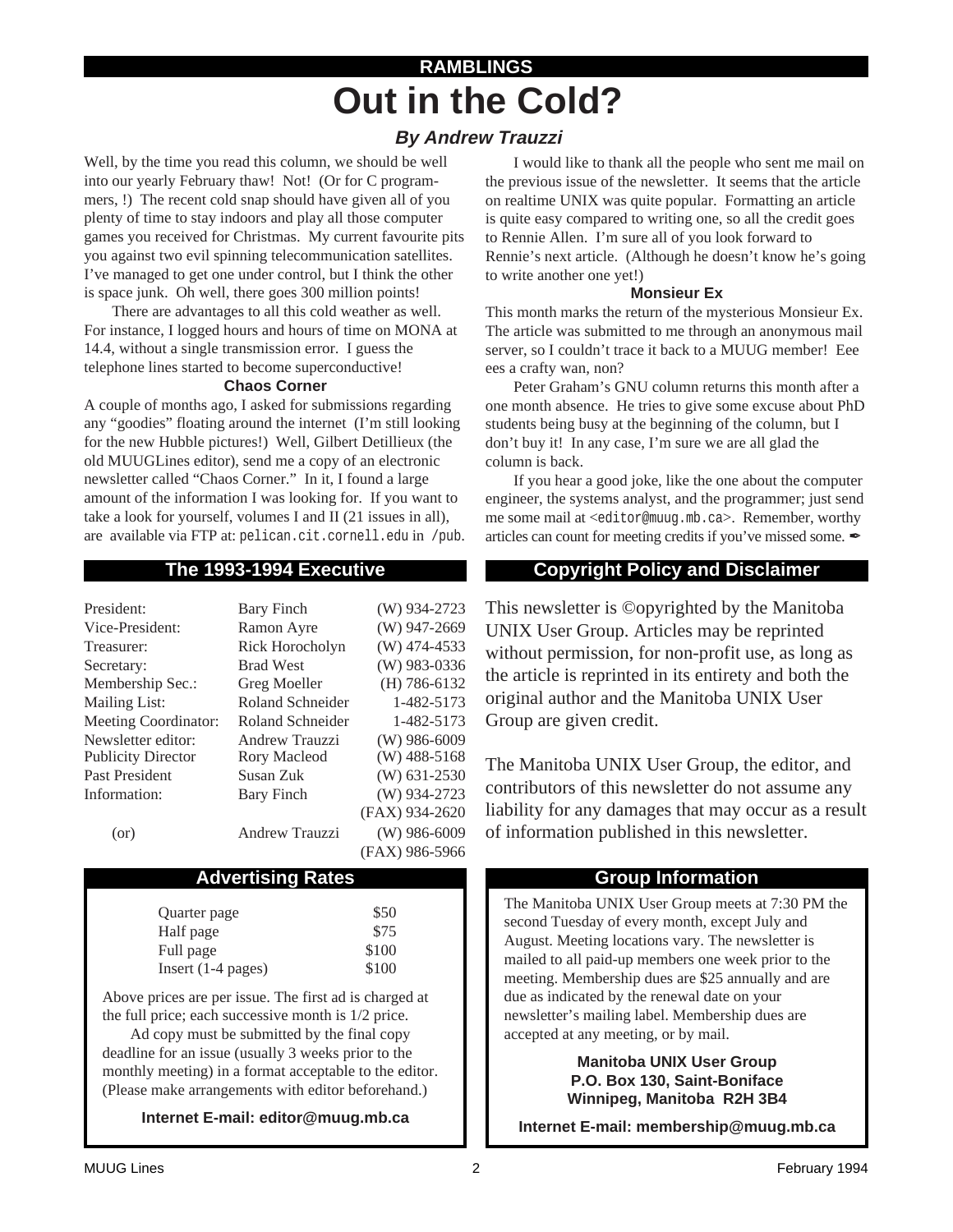### **PRESIDENT'S CORNER**

# **What's Happened Lately**

### **By Bary Finch**

This is going to be a banner month. We are bringing in a renowned speaker, Smoot Carl-Mitchell, of Texas Internet Consulting. He will provide us with part 2 of our Internet presentations. His perspective should help us better understand what services the Internet can provide, and why companies should be using it.

These are issues that many individuals and businesses are facing today. You know the Internet is good, or it wouldn't be so popular, would it? But why exactly are all these people using it? Hopefully you will have a clearer perspective after the February 8 presentation.

#### **New Corporate Sponsors!**

February is also a great month as we have the addition of two more Corporate Sponsors: Online Business Systems and Tandem Computers of Canada Ltd. This brings our total to eight Corporate Sponsors. Tandem Computers of Canada Ltd. and Online Business Systems are both making contributions of \$250, and we thank them for their generosity.

Our Corporate Sponsorship program has certainly been a great success with all this activity. The latest additions add to our already impressive list. So far \$250 has been donated by Hewlett-Packard (Canada) Ltd., and IBM Canada Ltd. Digital Equipment of Canada Ltd. has donated \$500 for both the 1994 and 1995 sponsorship years. Great-West Life Assurance Company has given an in-kind donation rather than a cash donation. Xerox Canada Ltd. provides the media that you are reading, by doing all of the printing of the newsletters for us. The University of Manitoba continues its strong support of MUUG through contributions like enabling MONA.

MUUG could not exist as it is without the continued support of our Corporate Sponsors. We thank them all for their recognition of the importance of the UNIX user community through their donations to MUUG.

#### **Kudos to Susan!**

The progress that has been made on our Corporate Sponsorship program would not have happened without all the work of Susan Zuk, our Past President. She is always promoting MUUG and making sure her corporate contacts know the worth of MUUG. She also makes sure they know just how easy it is to become a Corporate Sponsor too. Thanks for all your efforts Susan.

I also have enjoyed my new role as President. It has enabled me to help promote MUUG to the people that I meet. Many companies are pleasantly surprised to find out that there is a local UNIX user group with 150 members. It shows the popularity of the Open Systems platforms that many businesses are now moving to. The existence of MUUG also gives those same businesses a comfort in knowing that UNIX is well supported in the local community.

#### **¿"El Presidente"?**

My role of President also has the added benefit of the great respect that it commands, as evidenced in terms like "El Presidente." Just kidding. The last thing I would expect is people to hold this position as one that is "above" any other member in the group. Please consider me to be always available for your comments. I can usually be reached by phone at 934-2723 or by email at <bfinch@muug.mb.ca> ✒

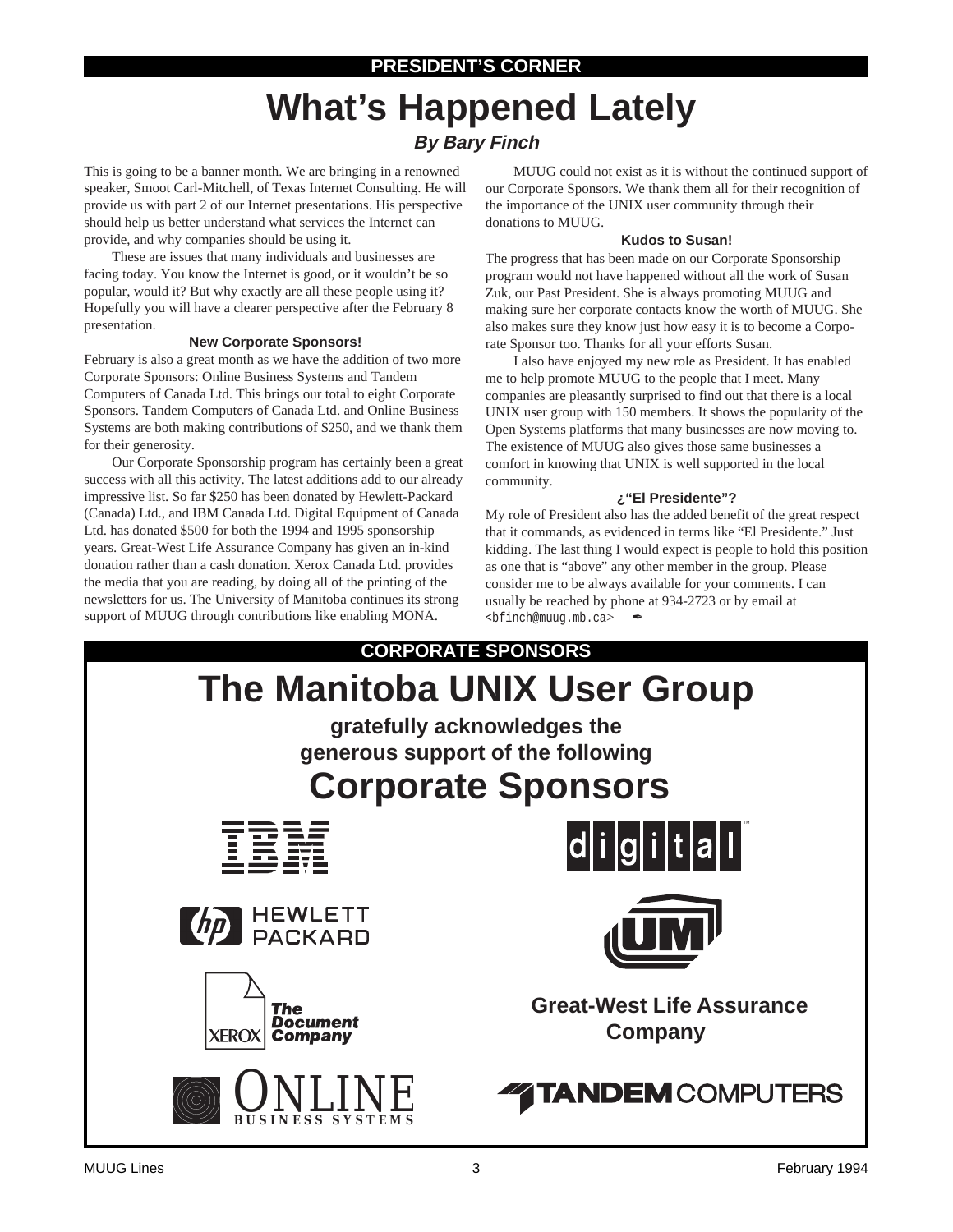# **C++ Q&A**

## **By Marshall P. Cline**

#### *The C++ Q&A column continues with question 8.* **Question 8: What is a class?**

A class defines a data type, much like a struct would be in C. In a CompSci sense, a type consists of two things: a set of values *and* a set of operations which operate on those values. Thus 'int' all by itself isn't a true 'type' until you add operations like 'add two ints' or 'int\*int', etc. In exactly the same way, a 'class' provides a set of (usually 'public') operations, and a set of (usually non-public) data bits representing the abstract values that instances of the type can have. From a C language perspective, a 'class' is a 'struct' whose members default to 'private'.

#### **Question 9: What is an object?**

An object is a region of storage with associated semantics. After the declaration 'int i;', we say that 'i is an object of type int'. In C++/OOP, 'object' is usually used to mean 'an instance of a class'. Thus a class defines the behavior of possibly many objects (instances).

#### **Question 10: What is a reference?**

A reference is an alias (an alternate name) for an object. It is frequently used for pass-by-reference; ex:

void swap(int& i, int& j) { int tmp = i; i = j; j = tmp; } main() { int x, y;  $//...$  swap(x,y); }

Here 'i' and 'j' are aliases for main's 'x' and 'y' respectively. The effect is as if you used the C style pass-bypointer, but the '&' is moved from the caller into the callee. Pascal enthusiasts will recognize this as a VAR param.

**Question 11: What happens if you assign to a reference?** Assigning to a reference changes the referred-to value, thus a ref is an 'Lvalue' (something that can appear on the 'L'efthand-side of an assignment statement) for the referred-to value. This insight can be pushed a bit farther by allowing references to be *returned*, thus allowing function calls on the left hand side of an assignment statement.

#### **Question 12: How can you reseat a reference to make it refer to a different object?**

Unlike a pointer, once a reference is bound to an object, it can NOT be 'reseated' to another object. The reference itself isn't an object; you can't separate the reference from the referred-to-object. Ex: '&ref' is the address of the referredto-object, not of the reference itself.

#### **Question 13: When should I use references, and when should I use pointers?**

Old line C programmers sometimes don't like references since the reference semantics they provide isn't *explicit* in the caller's code. After a bit of C++ experience, however, one quickly realizes this 'information hiding' is an asset rather than a liability. In particular, reuse-centered OOP tends to migrate the level of abstraction away from the language of the machine toward the language of the problem.

References are usually preferred over ptrs whenever you don't need 'reseating' (see early question on 'How can you reseat a reference'). This usually means that references are most useful in a class' public interface. References then typically appear on the skin of an object, and pointers on the inside.

The exception to the above is where a function's parameter or return value needs a 'sentinel' reference. This is usually best done by returning/taking a pointer, and giving the NULL pointer this special significance (references should always alias *objects*, not a dereferenced NULL ptr).

*Dr. Marshall P. Cline is the founder and president of Paradigm Shift, Inc., a firm that specializes in on-site training for C++, OOD, OOA, consulting, and reusable/ extensible C++ class libraries. For more information, send e-mail to* <info@parashift.com>*.* ✒

## **CORPORATE MEMBERSHIPS**

**Are there other people at your office who wish to join The Manitoba UNIX User Group?**

**Well now is a better time than ever before with MUUG Corporate Memberships!**

- **Ten employee minimum**
- **Memberships are twenty dollars each**
- **Two members will have voting rights**
- **Corporate MONA access is not available, but**
- **Personal MONA accounts are available**

**For details, contact any MUUG board member.**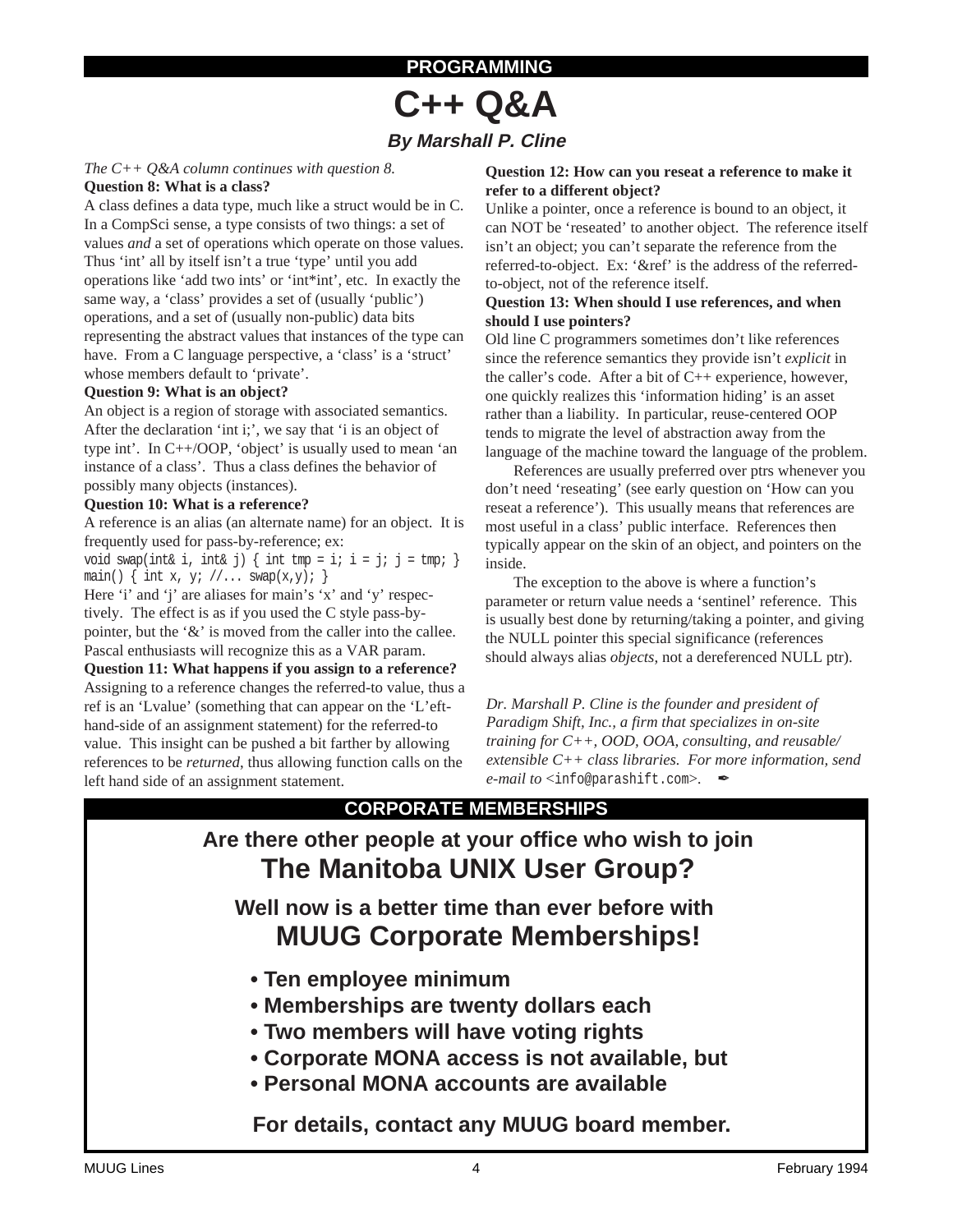## **FEEDBACK**

## **Ask Monsieur**

*A column in which our resident UNIX expert answers questions submitted by members.*

#### **Dear Monsieur Ex,**

I'm fairly new to MUUG so I don't know my way around that well, but the newsletter keeps suggesting that vous, monsieur, are willing to respond to questions, so here are a couple I've been wondering about.

- 1) Where can I find a listing of vi commands? Man and help do not do justice to this editor. My only contact with Unix is through Mona and MUUG (I'm a member because I know my job will require me to work with Unix within the year so I'm getting the jump on things).
- 2) There are newsgroups that I don't have access to through Mona that I would like to get to. How can I get access to them?

Anxiously waiting your reply,

Mr. **V**ideo **I**nterface

Systems Analyst

Knights of the Lambda Calculus

#### **Dear Video,**

"Mais oui, mon ami!" One of the big stumbling blocks to learning UNIX is dealing with "vi" and it's cryptic commands. A good introductory text can go a long way to helping you learn both. (Unfortunately, there is no decent online help available for "vi.")

There are many good introductory texts to choose from, few of which Monsieur Ex has ever read. (Coming from "le bon vieu temps" of UNIX, I learned the system the old fashioned way.) Here are some that do cover "vi" to some extent:

#### **Sobell, Mark G., A Practical Guide to the UNIX System Second Edition, 1989 ISBN 0-8053-0243-3 (covers System V Rel 3 & BSD 4.3)**

This book, in addition to being a good introductory text, includes a very nice description of "vi" and its commands. It is with this book that Monsieur Ex relearned to use "vi" properly.

#### **Dougherty, Dale, and O'Reilly, Tim UNIX Text Processing 1987, Hayden Books (typesetting: O'Reilly & Associates) ISBN 0-672-46291-5**

Although not as good as a general UNIX text (since its focus is text processing), this book has very good coverage of editing — a whole chapter on "vi" and another chapter on advanced editing, which covers a lot of useful ex/vi commands as well. If that weren't enough, it also has a very good appendix that covers commands from many editors and text processing tools — regular expression syntax, vi, ex, sed, and awk commands are all covered to some degree.

> **Bourne, S.R. The Unix System 1983, Addision Wesley ISBN 0-201-13791-7**

Not as recent, nor as novice-oriented as the other two, this book does devote a few pages to "vi" commands, and includes a nice, brief (3 page) command summary as an appendix.

#### *As for question number 2;*

This is a question that we've received many times. Monsieur Ex should really be more prepared to answer this than he is! It seems to be a common request — give them a few news groups, and they'll thank you, give them a thousand (1114 at last count), and they'll ask for more.

Unfortunately, the system does not have the resources at this time to support a full news feed, and we've been slow to add new groups, particularly those that aren't computer related.

There are, on the Internet, some public access sites that do make a full news feed available. A news reader is sometimes accessible via telnet, either directly or as part of a Gopher client, at such sites. Monsieur Ex, who is having trouble keeping up to date on a small subset of the groups offered locally, has not bothered to find out the addresses of such sites. May I suggest that you ask the question on a local news group, and see if someone out there has the answer?

A bientot, Monsieur Ex. <m-ex@muug.mb.ca>

*Monsieur Ex, a mysterious Frenchman who claims to be an old editor and an expert in UNIX, awaits further mental challenges! For example, what is autobogotiphobia? Look for the answer in the next Monsieur Ex column.* 

## **Where to get More Help for vi**

*By Andrew Trauzzi*

I have a couple of the books that Monsieur Ex suggested to Mr. Video, and they are excellent for referencing a multitude of UNIX commands. However, if you just want vi commands the Internet may be able to help.

I performed an archie on vi and found a site in Norway with a plethora of vi goodies including reference sheets and tutorials. Luckily, the site is mirrored in the US. Here's the address:

| Mirror site: | cs.uwp.edu(131.210.1.4)       |
|--------------|-------------------------------|
| Filearea     | /pub/vi                       |
| Maintainer:  | Dave Datta (datta@cs.uwp.edu) |
| Location:    | Kenosha, Wisconsin, U.S.A.    |
| Peak hours:  | None.                         |

For convenience sake, I placed the help file, along with short and long reference sheets in MONA's FTP directory. Just type: cd ~ftp/pub/muuglines/source/vi-help

Then copy or download the files to your heart's content!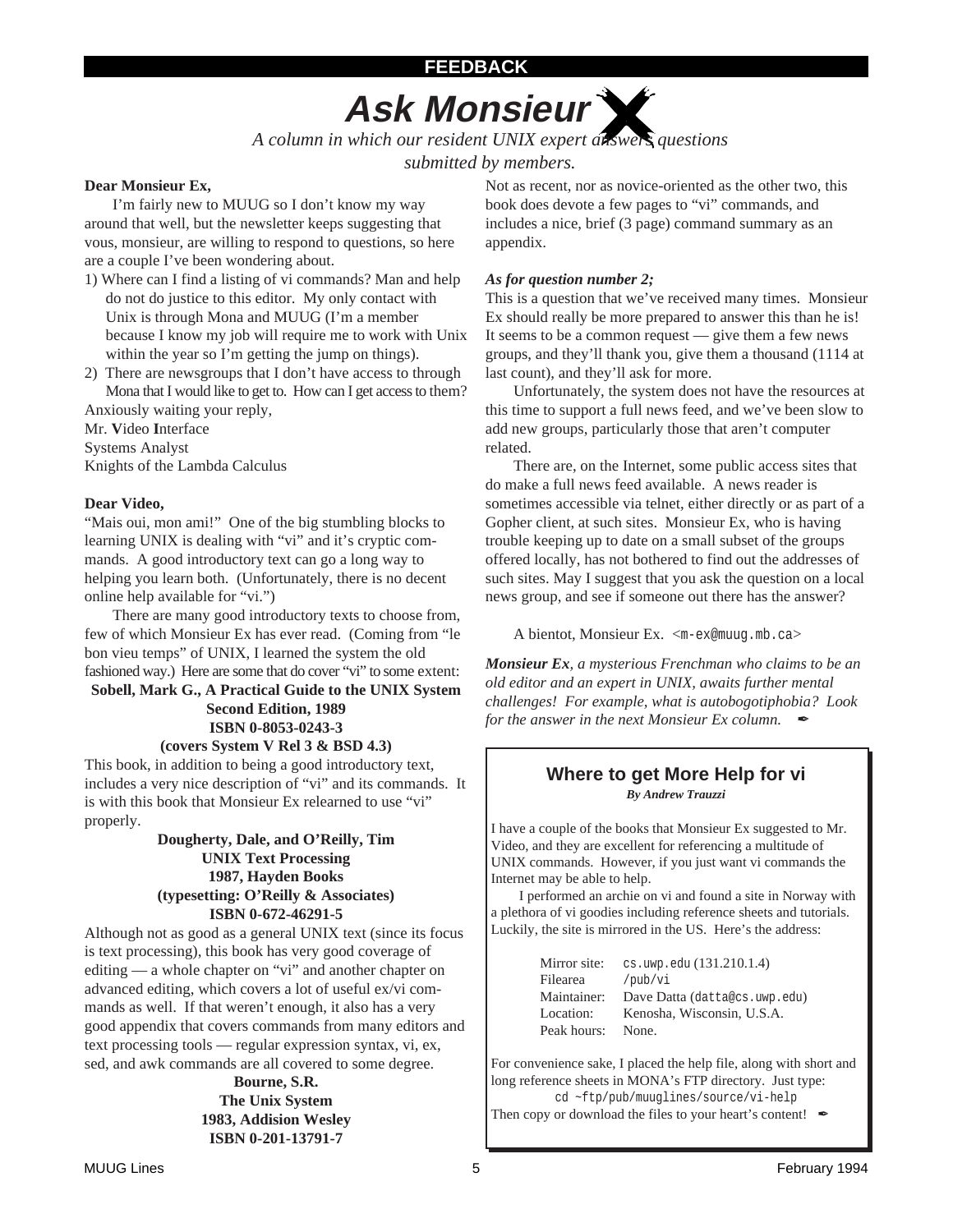## **HANDS-ON UNIX Q&A**

## **Originally Compiled by Ted Timar**

*Submitted by Andrew Trauzzi*

*UNIX Q&A is a monthly column that will hopefully answer some commonly asked UNIX questions. If you have any specific UNIX questions, please submit them to Monsieur Ex via e-mail <*m-ex@muug.mb.ca*>*

#### **Q1: How do I get a recursive directory listing?**

One of the following may do what you want:

ls -R (not all versions of "ls" have -R) find . -print (should work everywhere)

du -a . (shows you both the name and size) If you're looking for a wildcard pattern that will match all ".c" files in this directory and below, you won't find one, but you can use

% some-command 'find . -name '\*.c' -print' "find" is a powerful program. Learn about it.

**Q2: How do I get the current directory into my prompt?** It depends which shell you are using. It's easy with some

shells, hard or impossible with others.

*C Shell (csh):*

Put this in your .cshrc — customize the prompt variable the way you want.

alias setprompt 'set prompt="\${cwd}% "'

setprompt # to set the initial prompt alias cd 'chdir \!\* && setprompt'

If you use pushd and popd, you'll also need

alias pushd 'pushd \!\* && setprompt'

alias popd 'popd \!\* && setprompt'

Some C shells don't keep a \$cwd variable — you can use 'pwd' instead.

If you just want the last component of the current directory in your prompt ("mail% " instead of "/usr/spool/mail% ") you can use:

alias setprompt 'set prompt="\$cwd:t% "' Some older csh's get the meaning of  $\&\&$  and  $||$  reversed. Try doing:

false && echo bug

If it prints "bug", you need to switch  $\&\&$  and  $||$  (and get a better version of csh.)

*Bourne Shell (sh):*

If you have a newer version of the Bourne Shell (SVR2 or newer) you can use a shell function to make your own command, "xcd" say:

xcd() { cd \$\* ; PS1="'pwd' \$ "; }

If you have an older Bourne shell, it's complicated but not impossible. Here's one way;

Add this to your .profile file:

LOGIN\_SHELL=\$\$ export LOGIN\_SHELL CMDFILE=/tmp/cd.\$\$export CMDFILE # 16 is SIGURG, pick a signal that's not # likely to be used PROMPTSIG=16 export PROMPTSIG trap '. \$CMDFILE' \$PROMPTSIG

and then put this executable script (without the indentation!), let's call it "xcd", somewhere in your PATH.

: xcd directory - change directory and set prompt : by signalling the login shell to read a command file

cat >\${CMDFILE?"not set"} <<EOF

cd \$1

 $PS1 = "\U$  pwd $\Upsilon$  "

EOF

kill -\${PROMPTSIG?"not set"} \${LOGIN\_SHELL?"not set"} Now change directories with "xcd /some/dir".

*Korn Shell (ksh):*

Put this in your .profile file:

PS1='\$PWD \$ '

If you just want the last component of the directory, use PS1='\${PWD##\*/} \$ '

*TC shell (tcsh):*

Tcsh is a popular enhanced version of csh with some extra built-in variables (and many other features):

%~ the current directory, using ~ for \$HOME

%/ the full pathname of the current directory

%c or %. the trailing component of the current directory so you can do

set prompt='%~ '

*BASH (FSF's "Bourne Again SHell"):*

\w in \$PS1 gives the full pathname of the current directory, with  $\sim$  expansion for \$HOME;

\W gives the basename of the current directory. So, in

addition to the above sh and ksh solutions, you could use  $PS1 = '\w \$  ' or  $PS1 = '\W \$  '

**Q3: How do I read characters from the terminal in a shell script?**

In sh, use read. It is most common to use a loop like while read line

do

... done

In csh, use \$< like this:

while ( 1 ) set line = "\$<" if ( "\$line" == "" ) break ... end

Unfortunately csh has no way of distinguishing between a blank line and an end-of-file.

If you're using sh and want to read a *single* character from the terminal, you can try something like

echo -n "Enter a character: "

stty cbreak # or stty raw readchar='dd if=/dev/tty bs=1 count=1 2>/dev/null' stty -cbreak

echo "Thank you for typing a \$readchar ."

*Next month we will look at some strange attempts at renaming files, and remote shell errors. If you have any comments, or other methods of solving the problems shown here, mail <*editor@muug.mb.ca*>.* ✒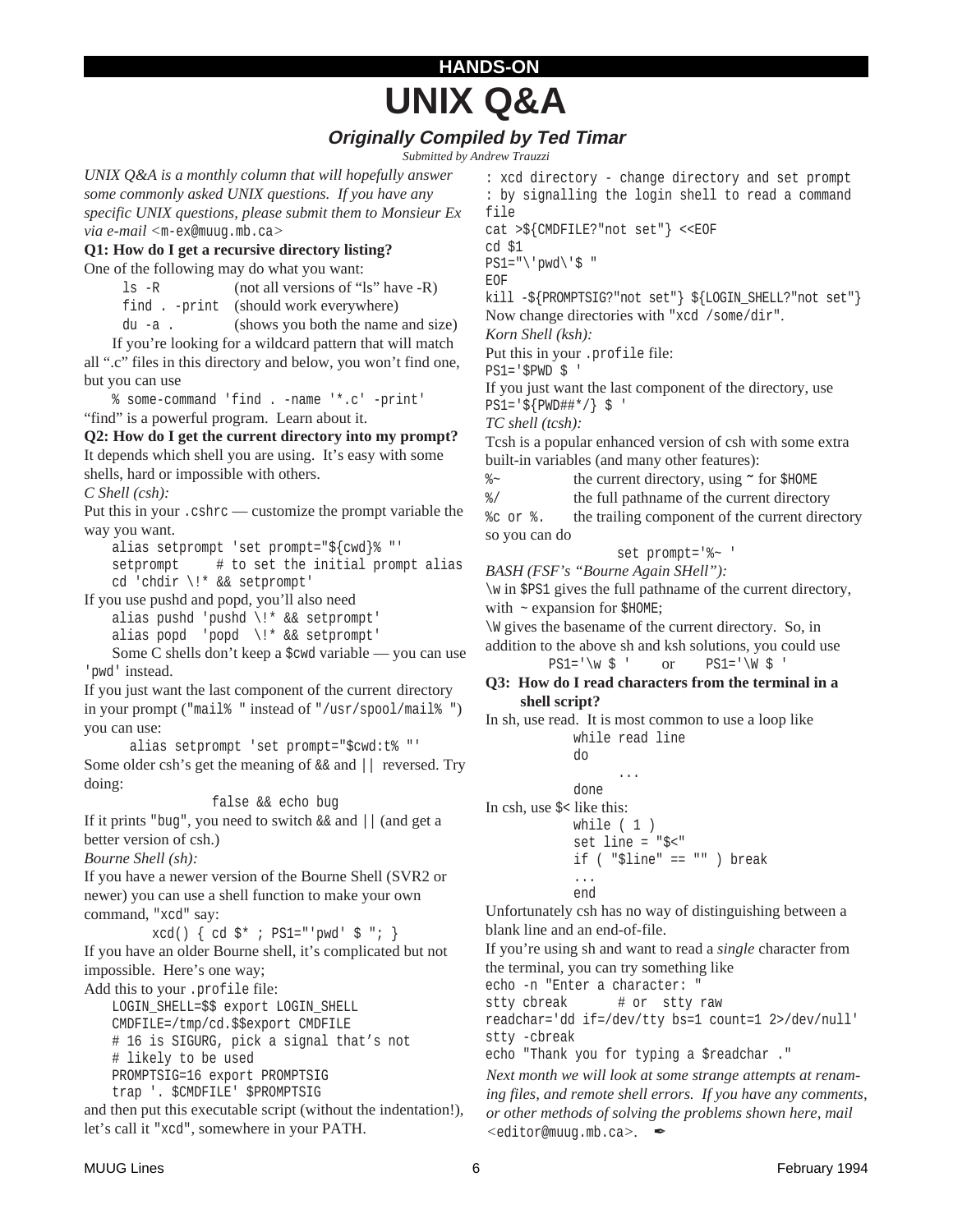### **HANDS-ON**

## **GNU Review By Peter Graham**

Hi again. Well after last month's column I guess everyone knows why I'm still a PhD student. Just can't meet those deadlines!! ;-)

If this column goes a little weird, you'll have to forgive me. Thursday night at 10:00 I decided that I should write a paper for a conference whose submission date is Monday (I'm writing this Sunday night at 6:30). Well, by Saturday at about 2:30 I was done and sent it off to my advisor for final touch-ups. This morning, having nothing to do (Ha Ha!) I decided that I could really get a second paper out to that conference (in another stream). So I spent all day until about an hour ago finishing up a paper I wrote the bulk of this summer. Phew! Finished at last! — Only to discover that the deadline for submission to MUUG Lines was today. Arghhh! You get the idea.

Well, I thought that I might port the Fax package to run on my machine, but alas, there is no time and I don't really have the need. Besides, judging by Rennie Allen's article in the last newsletter he's already done it. Care to do a guest column Rennie? Failing that and given the current hype about openness and interoperability, I thought I'd pull back the mtools package (DOS disk compatibility) and install that. Its a little package that I find quite useful even though I don't own a PC. Hope you all find mtools a plus as well. Here we go...

#### **mtools Compatibility**

The obvious question to ask is: "So just what does this mtools thing do for you anyway?". Well, the answer comes right in the 'Readme' file:

The following MSDOS commands are emulated:

| Mtool                           | <b>MSDOS</b> Name<br>Equivalent                        | Description                                                                                                                                 |
|---------------------------------|--------------------------------------------------------|---------------------------------------------------------------------------------------------------------------------------------------------|
| mattrib<br>mcd<br>mcopy<br>mdel | <b>ATTRIB</b><br>CD<br><b>COPY</b><br><b>DEL/ERASE</b> | change MSDOS file attribute flags<br>change MSDOS directory<br>copy MSDOS files to/from Unix<br>delete an MSDOS file                        |
| mdir<br>mformat                 | <b>DIR</b><br><b>FORMAT</b>                            | display an MSDOS directory<br>add MSDOS filesystem to a low-<br>level format                                                                |
| mlabel<br>mmd<br>mrd<br>mread   | LABEL<br><b>MD/MKDIR</b><br>RD/RMDIR<br><b>COPY</b>    | make an MSDOS volume label.<br>make an MSDOS subdirectory<br>remove an MSDOS subdirectory<br>low level read (copy) an MSDOS<br>file to Unix |
| mren<br>mtype<br>mwrite         | TYPE<br>COPY                                           | REN/RENAME rename an existing MSDOS file<br>display contents of an MSDOS file<br>low level write (copy) a Unix file to<br><b>MSDOS</b>      |

#### **mtools Installation**

The mtools package, although distributed with the other Gnu software did not start out as a part of the Gnu project, (after all it's not a replacement for an existing part of Unix) but was adopted by it. For this reason, the installation process is a little bit different than the "standard." In particular, don't try to execute the file 'Configure' since this is the installation instructions, not an automatic configuration script. :-) Despite this, the installation process is quite straightforward. There is basically just a little bit of file tweaking and then a "make" and a "make install". The package comes all

setup with support for a variety of Unix systems and instructions on how to port it to other machines (a very simple process if you know a bit about the relevant disk geometry). The mtools package doesn't come with a low level format routine. Instead it depends on the one provided by your operating system. On the machines I have used, this is usually called fdformat. If that doesn't work on your machine, there is always "apropos floppy". Good luck! Though I doubt you will need it.

#### **mtools Summary**

|                                                | your workstation.                      |
|------------------------------------------------|----------------------------------------|
|                                                |                                        |
|                                                | /pub/gnu/mtools-2.0.7.tar.gz           |
|                                                |                                        |
| Approx Space to Install  400KB                 |                                        |
| Time to Install (Sparc-1)  less than 5 minutes |                                        |
|                                                |                                        |
|                                                | • Great for quick and dirty transfers  |
|                                                | between your PC and workstation.       |
|                                                | • I also use this for paranoia attacks |
|                                                | — "Quick, I just wrote 20 pages        |
|                                                | on a machine without regular           |
|                                                | backups. Stick it on a floppy!!!"      |
|                                                | • Good for limited file transfers      |
|                                                | between workstations with              |
|                                                | different floppy formats (e.g.         |
|                                                | Sparc and DEC stations).               |
|                                                | • Can also be used with a hard disk    |
|                                                | partition.                             |
|                                                | • Comes with 'man' pages.              |
|                                                | • Restricted to the disk size/density  |
|                                                | on your workstation's floppy. (In      |
|                                                | my case 3.5", 1.44MB.)                 |
|                                                | • When used for file transfers, you    |
|                                                | have to live with the DOS naming       |
|                                                | limitations.                           |

Catch you all next time. Remember, I take requests at pgraham@cs.umanitoba.ca (and donations in the back alley ;->).

### **THE FORTUNE FILE**

### **Submitted By Gilles Detillieux**

*Reprinted From the Feb. 1994 issue of UnixWorld's Open Computing*

How Client-Server Computing Is Like Teenage Sex:

- It is on everybody's mind all the time.
- Everyone talks about it all the time.
- Everyone thinks everyone else is doing it.
- Almost no one is really doing it.
- The few who are doing it are:
	- Doing it poorly.
	- Sure it will be better next time.
	- Not practicing it safely.  $\mathscr{L}$